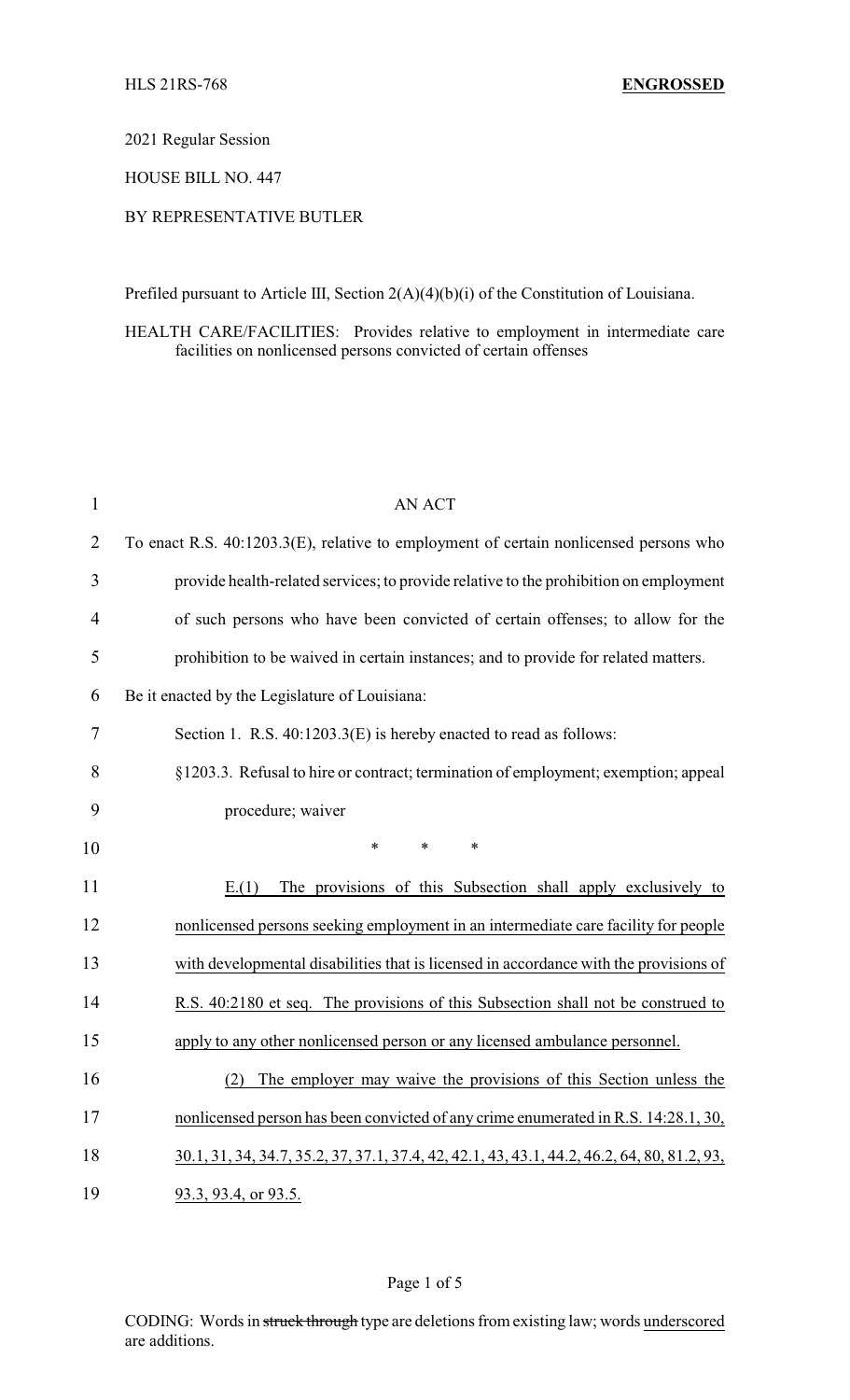| $\mathbf{1}$   | (3) If the nonlicensed person has been convicted of any crime identified in         |
|----------------|-------------------------------------------------------------------------------------|
| $\overline{2}$ | Paragraph (1) of this Subsection, then the employer shall not hire or contract with |
| 3              | such person and shall not grant a waiver to such person.                            |
| 4              | (4) A waiver may be granted for mitigating circumstances, which shall               |
| 5              | include but not be limited to:                                                      |
| 6              | (a) The age of the person when he committed the crime.                              |
| 7              | (b) The circumstances surrounding the crime.                                        |
| 8              | (c) The length of time since the conviction.                                        |
| 9              | (d) The criminal history of the person since his conviction.                        |
| 10             | (e) The person's work history.                                                      |
| 11             | (f) The person's current employment references.                                     |
| 12             | (g) The person's character references.                                              |
| 13             | (h) Direct service worker registry and nurse aide registry records.                 |
| 14             | (i) Other factors demonstrating the ability of the person to perform the            |
| 15             | employment responsibilities competently and that the person does not pose a threat  |
| 16             | to the health or safety of patients or clients.                                     |
| 17             | (5) The granting of a waiver as authorized in this Subsection shall not be          |
| 18             | construed as creating an obligation upon an employer to offer permanent             |
| 19             | employment to a person.                                                             |

## DIGEST

The digest printed below was prepared by House Legislative Services. It constitutes no part of the legislative instrument. The keyword, one-liner, abstract, and digest do not constitute part of the law or proof or indicia of legislative intent. [R.S. 1:13(B) and 24:177(E)]

| HB 447 Engrossed | 2021 Regular Session | <b>Butler</b> |
|------------------|----------------------|---------------|
|                  |                      |               |

**Abstract:** Allows intermediate care facilities for people with developmental disabilities to waive provisions prohibiting employment of nonlicensed providers of health-related services who have been convicted of certain offenses.

Present law provides that, for purposes of present law, "nonlicensed person" means any person who is not a licensed health provider and provides for compensation nursing care or other health-related services directly related to patient care to residents in or patients of a nursing facility, intermediate care facility for people with developmental disabilities, adult residential care facility or provider, pediatric day health care facility, adult day health care center, psychiatric residential treatment facility, end stage renal disease facility, behavioral health services provider, home health agency, hospice agency, provider of ambulance

Page 2 of 5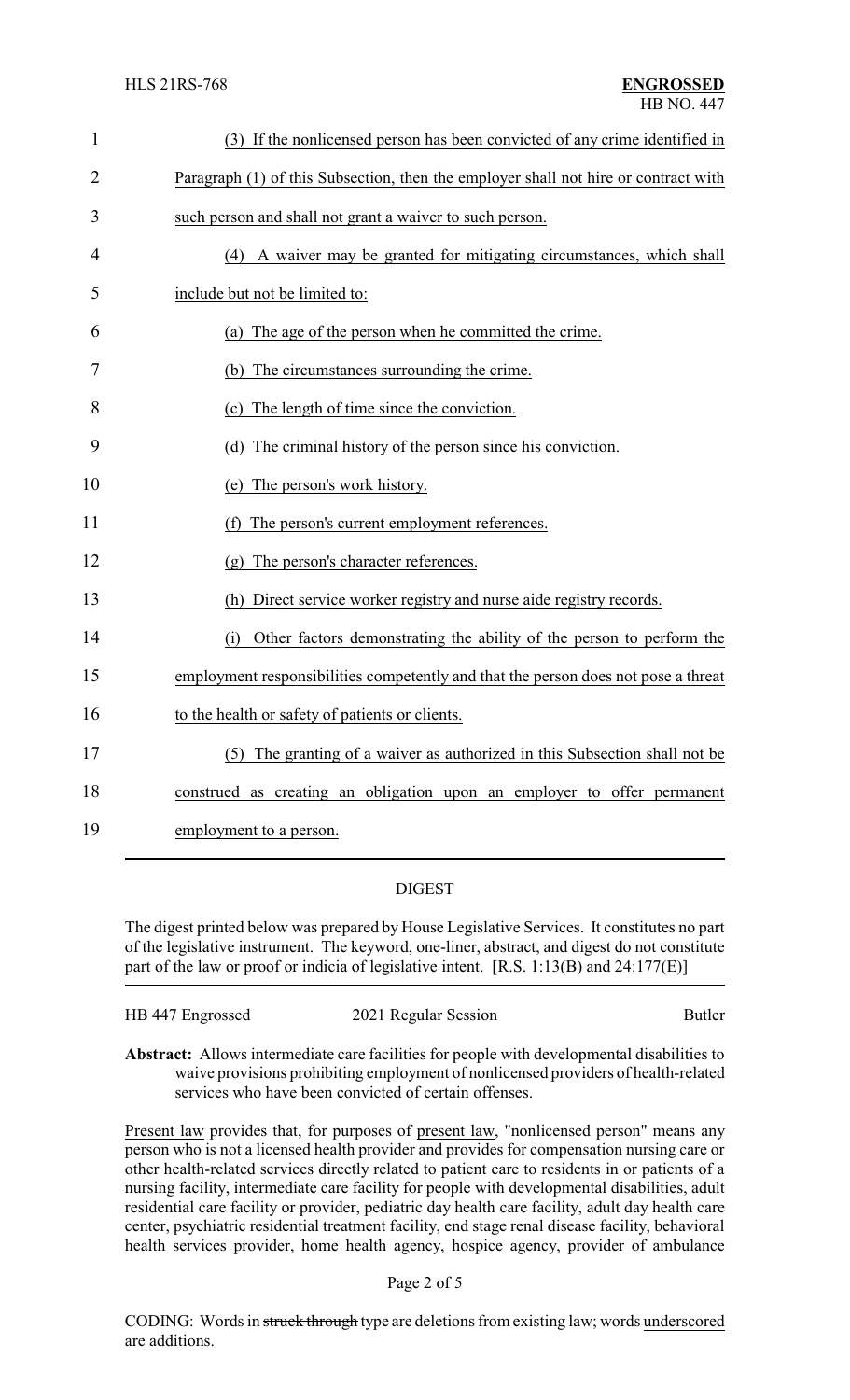services, hospital, adult brain injury facility, crisis receiving center, pain management clinic, outpatient abortion facility, rural health clinic, ambulatory surgical center, therapeutic group home, forensic supervised transitional residential and aftercare facility, case management provider, or home- and community-based service provider. Provides that "nonlicensed person" also means any person who provides such services to individuals in their own homes as an employee or contract provider of a home health agency, hospice, or home- and community-based service provider. Provides further that "nonlicensed person" also means any other direct service worker as defined in present law and any student or trainee applying for enrollment in a clinical preceptor training program authorized by present law or enrollment in a nurse aide training program approved by the state.

Present law prohibits intermediate care facilities for people with developmental disabilities (ICF/DD) licensed in accordance with present law from hiring any nonlicensed person when the results of a criminal history check reveal that the person has been convicted of any criminal offense enumerated in present law.

Proposed law amends present law to allow ICF/DD to waive the prohibition on employment of nonlicensed persons based on criminal history provided in present law unless the person seeking such employment has been convicted of any of the following crimes:

- (1) Solicitation for murder (R.S. 14:28.1).
- (2) First degree murder (R.S. 14:30).
- (3) Second degree murder (R.S. 14:30.1).
- (4) Manslaughter (R.S. 14:31).
- (5) Aggravated battery (R.S. 14:34).
- (6) Aggravated second degree battery (R.S. 14:34.7).
- (7) Simple battery of persons with infirmities (R.S. 14:35.2).
- (8) Aggravated assault (R.S. 14:37).
- (9) Assault by drive-by shooting (R.S. 14:37.1).
- (10) Aggravated assault with a firearm (R.S. 14:37.4).
- (11) Aggravated rape (R.S. 14:42).
- (12) Second degree rape (R.S. 14:42.1).
- (13) Simple rape (R.S. 14:43).
- (14) Sexual battery (R.S. 14:43.1).
- (15) Aggravated kidnapping of a child (R.S. 14:44.2).
- (16) Human trafficking (R.S. 14:46.2).
- (17) Armed robbery (R.S. 14:64).
- (18) Felony carnal knowledge of a juvenile (R.S. 14:80).
- (19) Molestation of a juvenile or a person with a physical or mental disability (R.S. 14:81.2).

## Page 3 of 5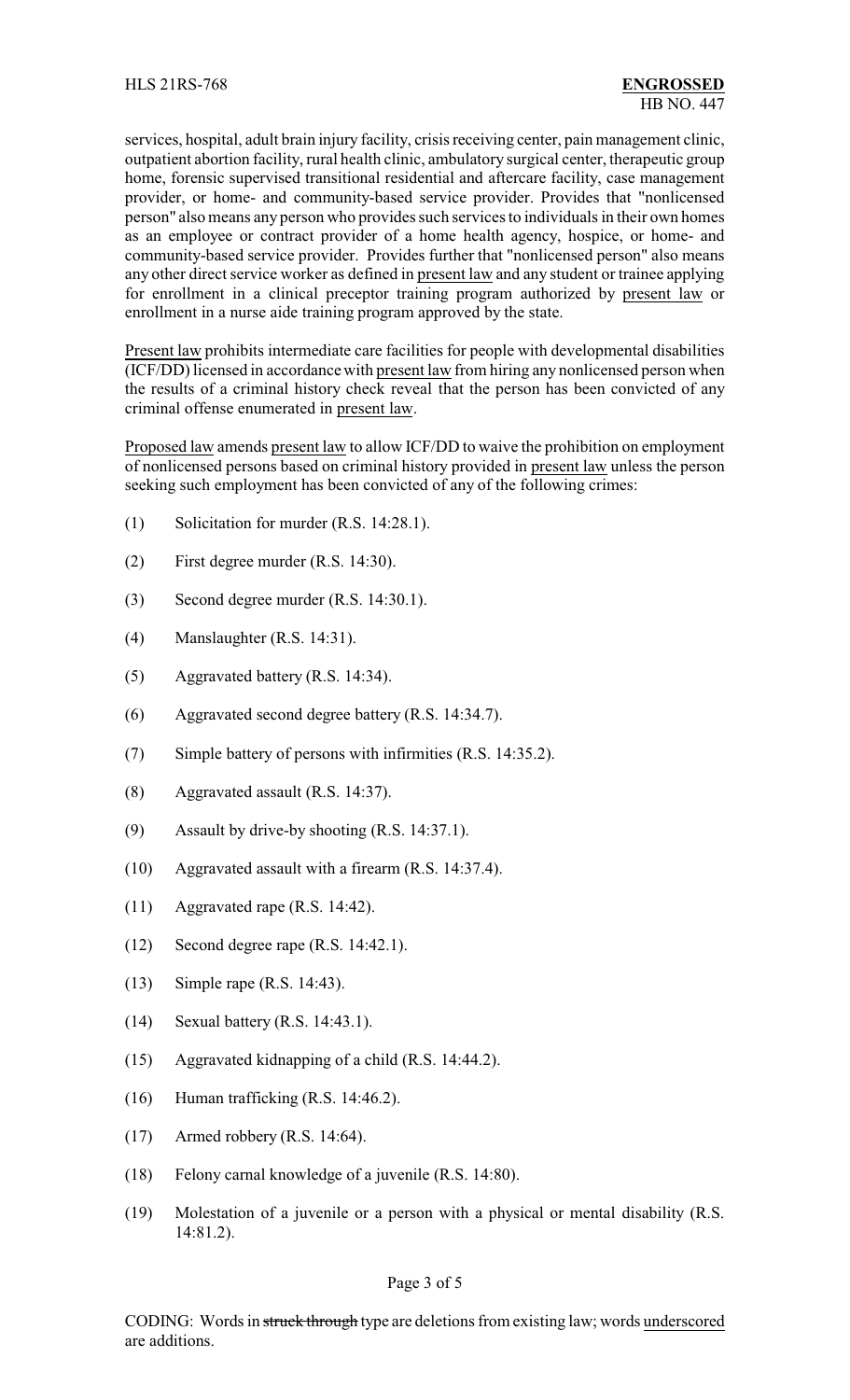- (20) Cruelty to juveniles (R.S. 14:93).
- (21) Cruelty to persons with infirmities (R.S. 14:93.3).
- (22) Exploitation of persons with infirmities (R.S. 14:93.4).
- (23) Sexual battery of persons with infirmities (R.S. 14:93.5).

Proposed law provides that if the nonlicensed person has been convicted of any crime listed above, then the ICF/DD shall not hire or contract with such person and shall not grant a waiver to such person.

Proposed law provides that a waiver may be granted for mitigating circumstances, which shall include but not be limited to:

- (1) The age of the person when he committed the crime.
- (2) The circumstances surrounding the crime.
- (3) The length of time since the conviction.
- (4) The criminal history of the person since his conviction.
- (5) The person's work history.
- (6) The person's current employment references.
- (7) The person's character references.
- (8) Direct service worker registry and nurse aide registry records.
- (9) Other factors demonstrating the ability of the person to perform the employment responsibilities competently and that the person does not pose a threat to the health or safety of patients or clients.

Proposed law stipulates that the granting of a waiver as authorized in proposed law shall not be construed as creating an obligation upon an employer to offer permanent employment to a person.

(Adds R.S. 40:1203.3(E))

## Summary of Amendments Adopted by House

The Committee Amendments Proposed by House Committee on Health and Welfare to the original bill:

- 1. Limit proposed law such that it would apply exclusively to nonlicensed persons seeking employment in an intermediate care facility for people with developmental disabilities. Stipulate that proposed law shall not be construed to apply to any other nonlicensed person or any licensed ambulance personnel.
- 2. Add the following to the set of crimes for which conviction disqualifies a nonlicensed person from employment in in an intermediate care facility for people with developmental disabilities:
	- a. Solicitation for murder (R.S. 14:28.1).
	- b. First degree murder (R.S. 14:30).